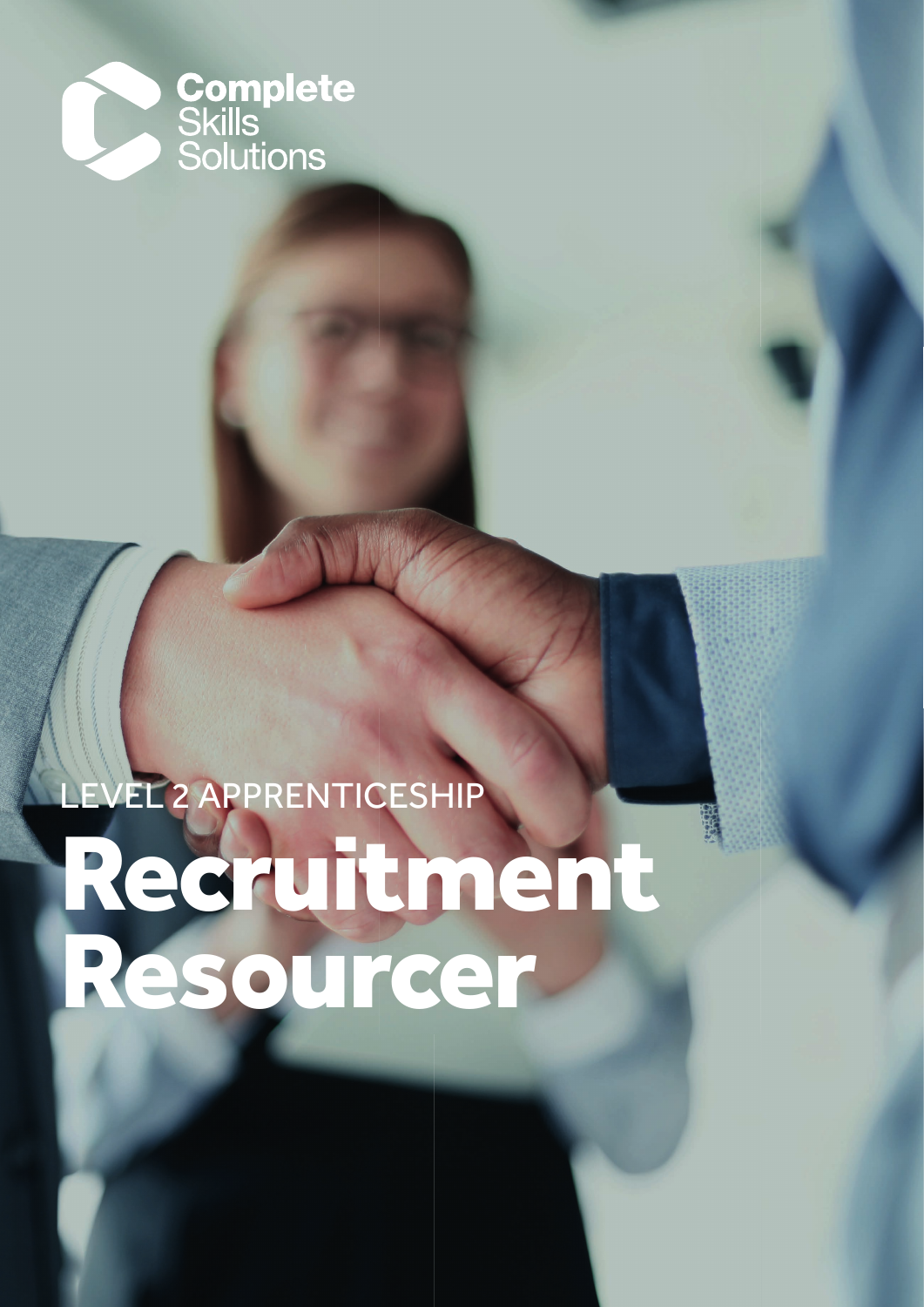### BUSINESS & ADMINISTRATION Recruitment Resourcer

Apprentices must achieve level 1 English and maths where they do not have an equivalent qualification.



#### **Duration:** 12 Months

**Qualification:** Level 2 Certificate in Recruitment Resourcing & Level 2

NVQ Certificate in Recruitment Resourcing

### **Who is this apprenticeship for?**

This Apprenticeship is suitable for organisations operate an in-house recruitment function or operate in a role supplying staff to external organisations. The role of the Recruitment Resourcer is to identify, attract and shortlist candidates for the recruitment process to fulfil the requirements of the business brief and provide resourcing support to the recruitment function. A career in recruitment can appeal to individuals who possess an entrepreneurial outlook, providing opportunities for high earning potential and professional development.

### **What will they learn?**

This apprenticeship has been designed to give your employee the required training to become an effective Recruitment Resourcer. In addition to identifying and attracting candidates, they will become a well-rounded recruitment team member identifying new business opportunities, liaising effectively with candidates and the wider business, whilst ensuring all processes, procedures, codes of ethics and legislation are adhered to.

### **How will they learn?**

Our Skills Coaches will deliver a blended approach to learning and coaching providing all the resources your employee needs. Our intuitive e-portfolio and learner management platform will enable apprentices and managers to access their work anytime and anywhere to fit around their working life. Skills Coaches will deliver learning, provide coaching and programme resources to develop candidates' skills, knowledge and behaviours in the following key areas:

### **Knowledge**

Apprentices will develop knowledge in the following areas:

- Candidate attraction & selection
- **Legal & regulatory**
- **Codes of practice**
- **Job related KPIs & performance**
- Recruitment industry & models
- Sales techniques
- **Employee rights**

### **Skills**

Along with creating compelling job adverts candidates will learn how to:

- **Effectively process of applications**
- **Shortlist suitable candidates**
- Assist with selection process
- **Initiate, build & maintain candidate relationships**
- **Develop recruitment resourcing plan**
- Complete compliance and background checks
- **Provide candidate support**
- Deliver professional & constructive feedback

### **Behaviours**

Apprentices will work on the developing the following positive behaviours:

- **Tenacity and resilience**
- Self-motivation & organisation
- **Innovation & drive**
- Good questioning and listening